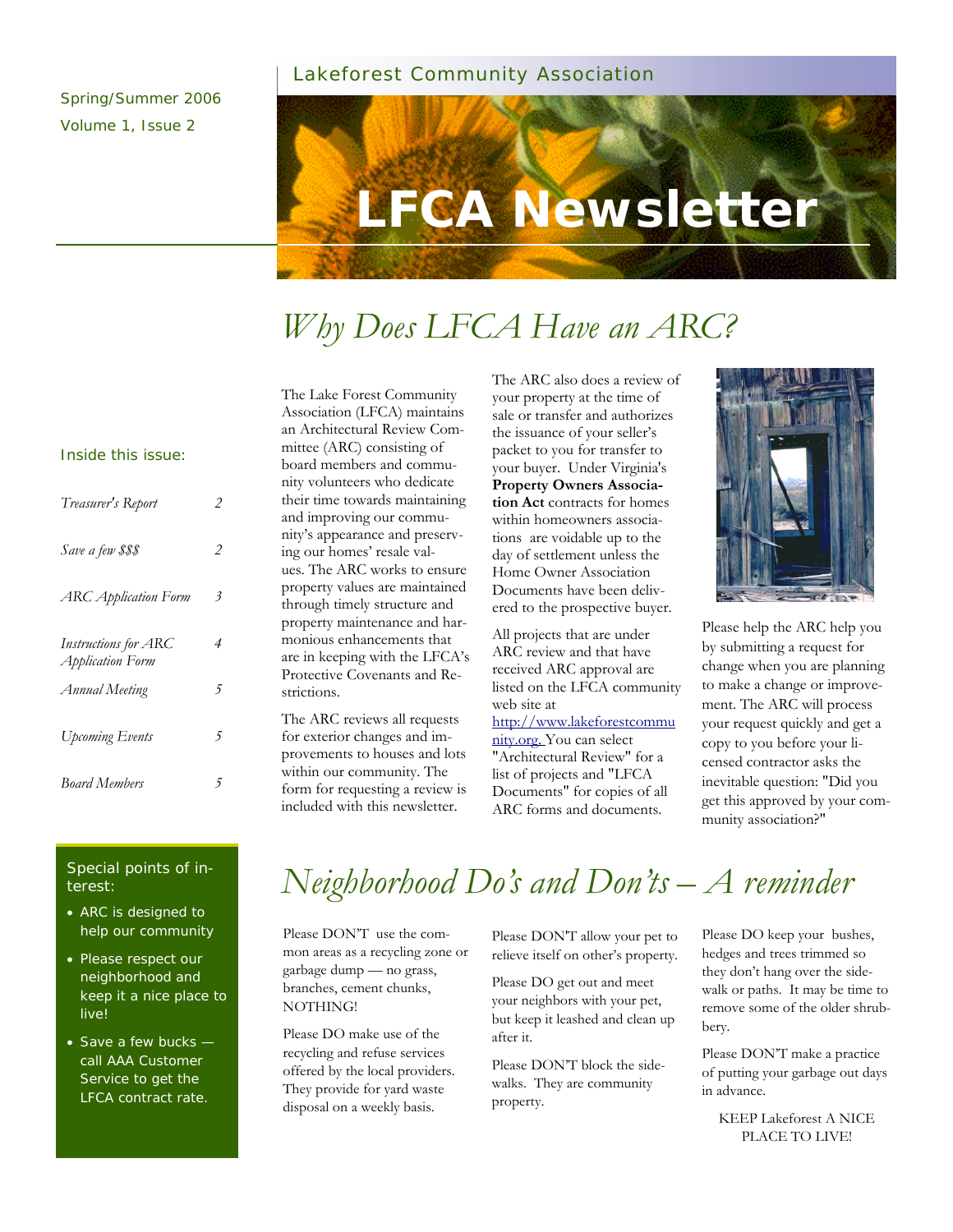# *Report from the Treasurer*

I am pleased to report that the Lake Forest Community Association continues to be in excellent financial shape and has adequate income and reserve funds to meet projected expenses during 2006 and 2007. Based on this projection, assessments for 2007 will remain at \$75.00.

During 2005, the Association had a total income of \$23,420.20. Dues accounted for \$20,995.00 of that amount, including \$70.00 of late fees paid by our members. Homeowner packets for home sales accounted for \$1300.00 of income and interest on our certificates of deposit brought in \$1125.00. During 2006, we expect a decrease in late fees. The projected cooling in the housing market will likely also decrease our income from homeowner packets.

Expenditures for 2005 totaled \$24,784.90. Recurring expenses totaled only \$9034.90 versus the \$12,855.00 that was budgeted. With postage and other expenses increasing, we

expect 2006 recurring expenses to be somewhat higher. The majority of our expenditures in 2005 were for items subject to the reserve accounts for a total of \$15,750.00. Resurfacing of trails accounted for \$13,125.00 of the reserve expenditures and masonry repairs and enhancements to the entrances accounted for \$2,625.00.

We often receive questions regarding the reserve funds. The reserves constitute anticipated future expenses for which the Board is required to set aside sufficient funds on an annual basis. In some years, expenditures for a given reserve may significantly exceed the money set aside for that year. This is the reason that our 2005 expenditures exceeded income by \$1364.70 without requiring additional assessments from the members. The primary purpose of the reserve is to avoid the significant fluctuations in the annual assessments that would otherwise be required to meet the Association's responsibilities. Our reserves include

funds for resurfacing trails, painting curb house numbers, milky spore application, signs and entrances, and contingency funds that have been required in recent years to deal with unanticipated events such as hurricane damage to trees, sustained drought, and entrance improvements that were requested by membership vote at the 2002 annual meeting. These reserve funds are required by the Property Owners Association Act. The Board does not anticipate any significant reserve expenditures in 2006, allowing the reserve funds to build for future expenditures.

As of May 6, 2006, all but three homeowners have paid their 2006 assessment and I am expecting to receive those assessments before the end of May. I wish to express my sincere appreciation to all those who place lot numbers on their checks and filled in the return slip with requested information. We track the assessment payments by lot number and it makes less work for me when

the information is written on the check. We also use the information on the return slip to update our member records for purposes of mailings, and to contact our members by email or phone when needed. For instance, we made an email reminder to those who had not paid their dues by the last week of March that appears to have reduced the number of delinquent assessments this year.

Again, I wish to thank all of our members for supporting us and for promptly submitting the annual assessments. I look forward to seeing you all at the annual meeting.

*Wes Cox LFCA Treasurer* 





### *Want to save a little money?*

The LFCA has made arrangements with AAA to save members of our community a little bit of money every month. If you call the AAA Customer Service Center at (703)818- 8222 your costs could go down to \$23.00 per month.

A few things about this rate —

first it has been in effect since July 1, 2005 and is only good until June 30, 2006. After that, rates may go up due to increasing fuel costs, increasing County disposal fees, etc.

Second — YOU must call the number to get the benefit. We have the contract *rate* in place

for LFCA, but not a contract for *service*.

We have made this arrangement only with AAA as it is the predominate choice of our members. We intend to continue working with AAA and will seek a reduced rate for July 2006-June 2007.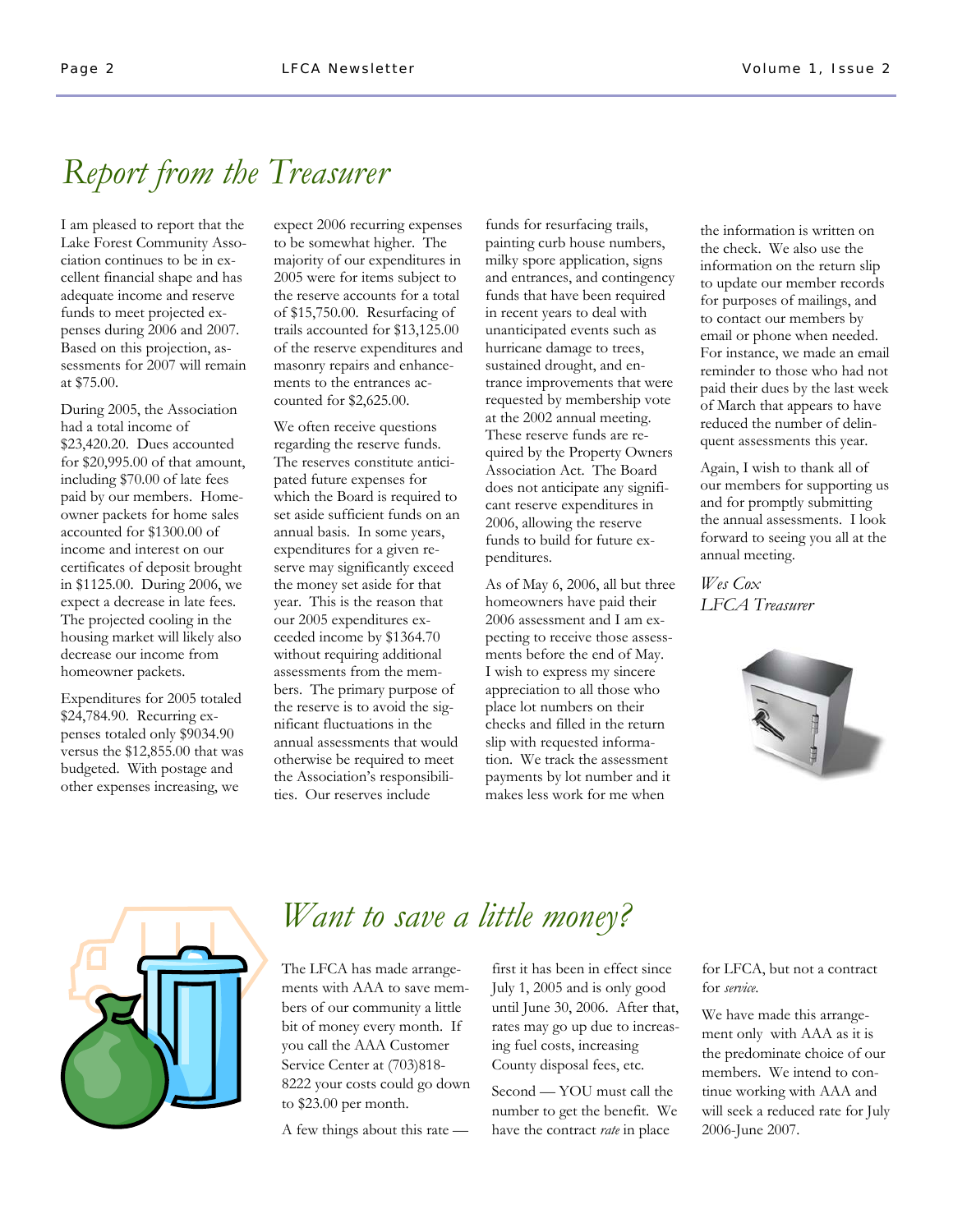### *Annual Membership Meeting*

**"To catch the reader's attention, place an interesting**  right inside the doorway and to LFCA will hold the annual membership meeting on Tuesday, June 13, 2006 at 7:30 PM or 1930 for all our military residents. The location will be at the Pohick Regional Library in one of the meeting rooms the right.

The Agenda will include reports from the ARC and the Treasurer. We will also go over our proposed budget for next year and look for input from our members for ideas.

Also at this meeting it will be time to select new Board Members. Every year three of our nine Board Members are up for election. If you would like to serve on the LFCA Board, please come to the meeting and let us know of your interest — we can always use fresh blood or I guess I should say new faces with new ideas.

In addition, if you have any questions or comments you'd like to see put before the Board, this would be an excellent opportunity to do so.

While I've got your eyes, a quick word on attendance we average about 10-15 households at each meeting when you exclude the Board Members. It will be these families that make the decisions on what, why, and how we will do things for the coming year. Thanks to those of you who attend on a regular basis. We hope to see a few fresh faces this year!



**Tuesday June 13, 2006 7:30-9 PM Pohick Regional Library** 

## *Upcoming Events*

### **LFCA**

May 20 — Spring Yard Sale June 13 — LFCA Annual Meeting September 16 —Community Day October 14 — Fall Yard Sale

#### **Fairfax County Public Schools**

June 20 — Last Day of School; WSHS Graduation and All Night Grad Party September 5 — School Begins October 9 — Columbus Day November 6 & 7 — Student Holidays November 22 — Two-hour Early Release November 23 & 24 — Thanksgiving

**The weather is pretty nice and school is almost out so let's watch our speed as we drive to and from our homes. The speed limit is 25 mph, but you CAN go slower! Kids live everywhere in our community — don't just slow down in front of your house!** 

## *LFCA Board Members*

President — Bev Franklin (2006)

Vice President — Steve Gilbert (2007)

Recorder — Jim Evans (2007)

Treasurer — Wes Cox (2008)

ARC — Harry Hopkins (2008)

 Dave Wilson (2006) Diane Neustrand (NB) Richard Herald (NB)

Grounds — Evelyn Hempstead (2007) Gloria Flick (2006) Bill Ethington (2008)

KEY: Name (Last Year of Term) NB = Non-Board

Note that three board positions have to be filled each year and that each member serves a three-year term. If you're interested — renters and military welcome please let us know. With 279 homes in the community we should be able to get a few volunteers! Give us a break!



*Minutes from Annual Membership meetings and from monthly Board meetings can be found on the LFCA web site.*